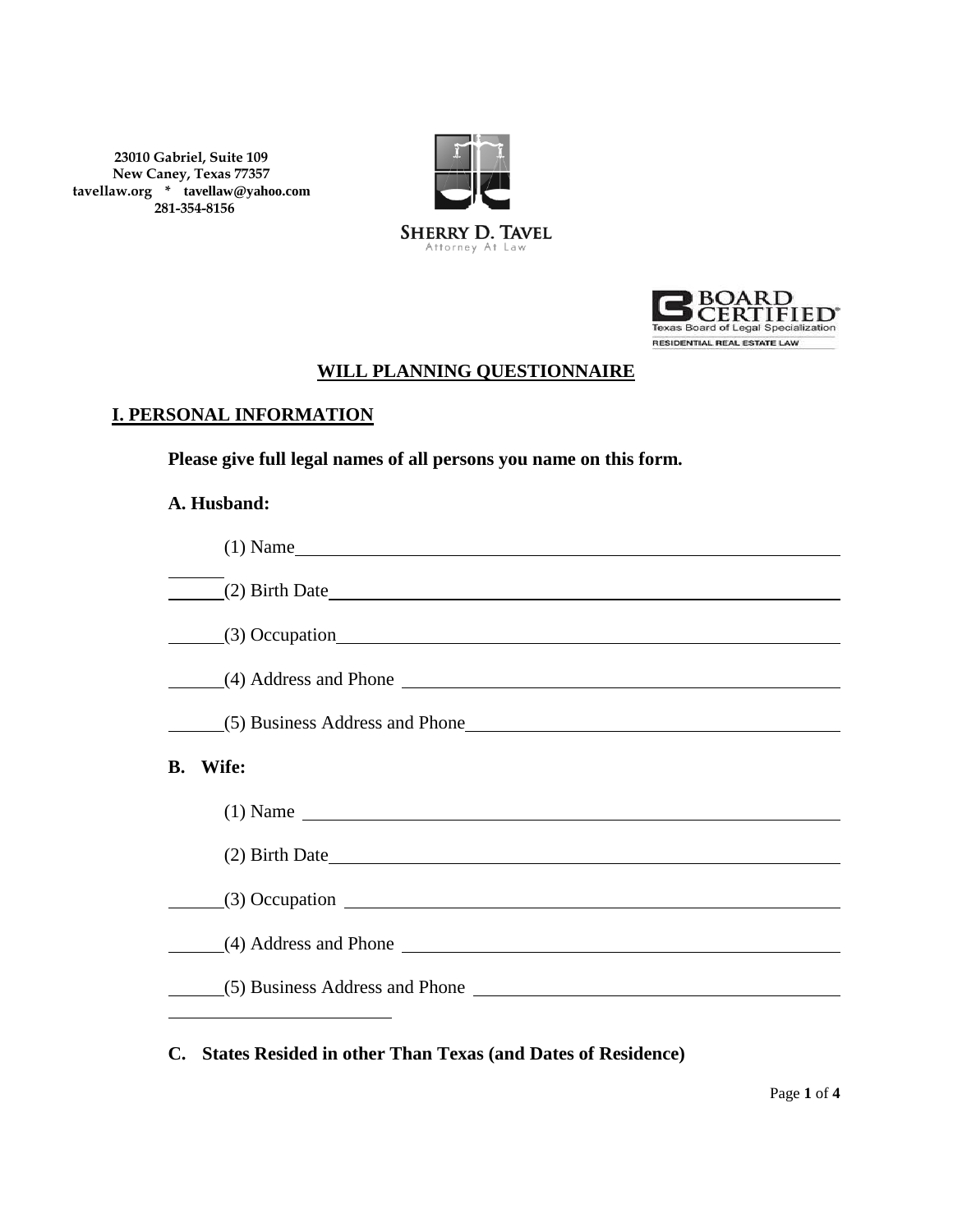| D. Date and Place of Marriage<br>E. Prior Marriage (s) if any                                                                                                                                                                                 |  |  |  |
|-----------------------------------------------------------------------------------------------------------------------------------------------------------------------------------------------------------------------------------------------|--|--|--|
| (1) How Terminated                                                                                                                                                                                                                            |  |  |  |
| (2) When terminated                                                                                                                                                                                                                           |  |  |  |
| (3) Where terminated                                                                                                                                                                                                                          |  |  |  |
| (4) Financial responsibilities                                                                                                                                                                                                                |  |  |  |
| F. Family Members: Children, grandchildren, parents, etc. Put "PM" by names of<br>children from prior marriage and "H" or "W" to indicate whether a prior marriage of<br>husband or wife; e.g., "PM-W" means child of prior marriage of wife. |  |  |  |

|                               | <b>Birth Date or</b>                 |           |
|-------------------------------|--------------------------------------|-----------|
| Name                          | Approximate Age                      | Relation  |
|                               | ~~~~~~~~~~~~~~~~~~~~~~~~~~~~~~~~~~~~ | ~~~~~~~~~ |
|                               |                                      |           |
|                               |                                      |           |
|                               |                                      |           |
|                               |                                      |           |
|                               |                                      |           |
|                               |                                      |           |
|                               |                                      |           |
|                               |                                      |           |
| G. Financial Advisors, if any |                                      |           |
| (1) Principal Bank            |                                      |           |
|                               |                                      |           |
| $(3)$ Accountant              |                                      |           |
| (4) Insurance Advisor         |                                      |           |

# 

## H. Safe Deposit Box

### Location: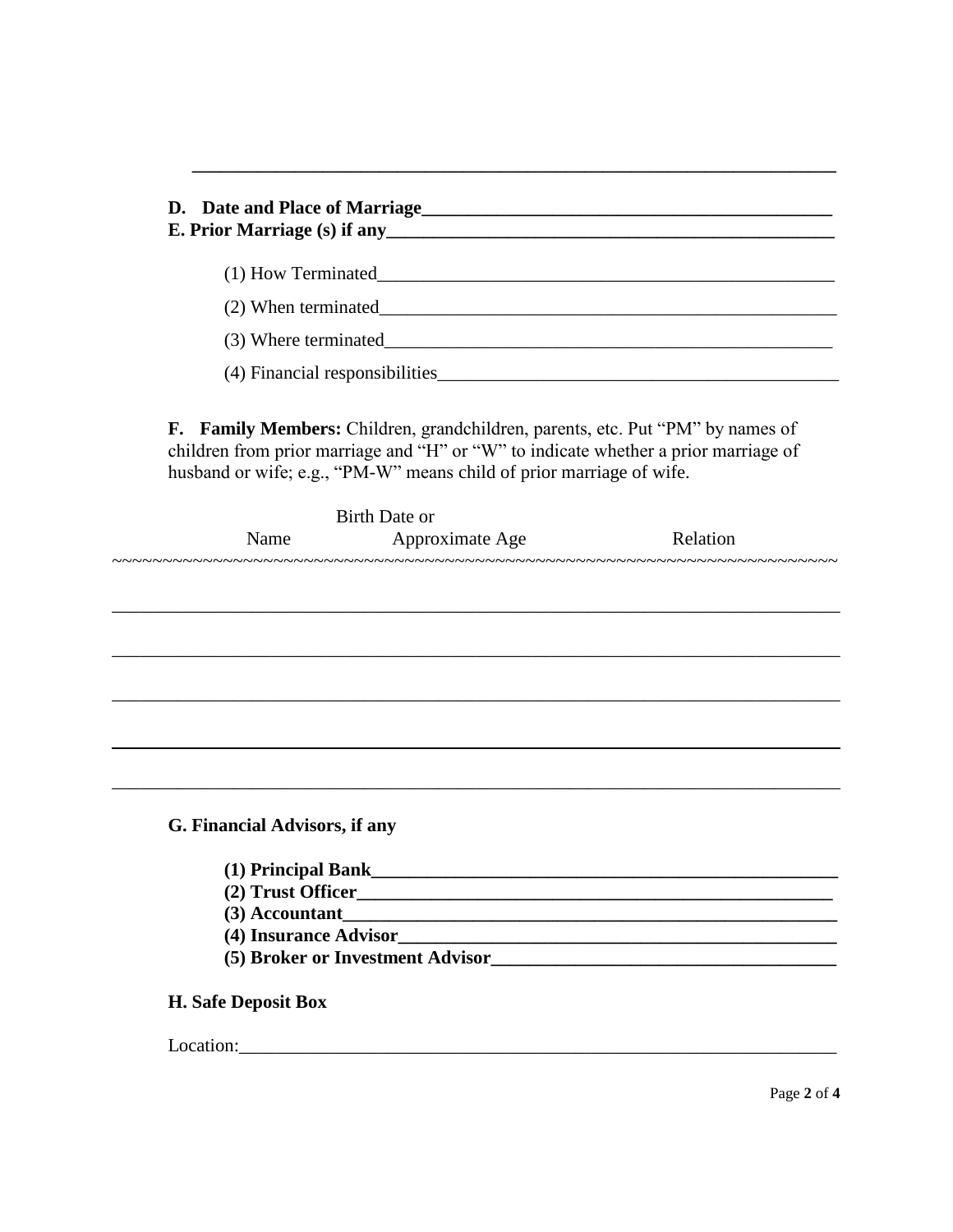Person with Access: United States and States and States and States and States and States and States and States and States and States and States and States and States and States and States and States and States and States a

**I. Other Personal Information** (or family characteristics you feel should be mentioned)

\_\_\_\_\_\_\_\_\_\_\_\_\_\_\_\_\_\_\_\_\_\_\_\_\_\_\_\_\_\_\_\_\_\_\_\_\_\_\_\_\_\_\_\_\_\_\_\_\_\_\_\_\_\_\_\_\_\_\_\_\_\_\_\_\_\_\_\_\_\_\_

### **II. ESTATE PLANNING OBJECTIVES**

**A. Where would you want your property to go** (without regard to the impact of any estate and inheritance taxes) **if:**

\_\_\_\_\_\_\_\_\_\_\_\_\_\_\_\_\_\_\_\_\_\_\_\_\_\_\_\_\_\_\_\_\_\_\_\_\_\_\_\_\_\_\_\_\_\_\_\_\_\_\_\_\_\_\_\_\_\_\_\_\_\_\_\_\_

(1) You die leaving spouse and descendants

(2) You and your spouse die leaving descendants

(3) You and your spouse die leaving no descendants

**B. Whom would you want as executor:** (administrator trust, invest and manage assets, make distributions, etc.)?

| 2. (Alternate) |  |
|----------------|--|
| 3. (Alternate) |  |

\_\_\_\_\_\_\_\_\_\_\_\_\_\_\_\_\_\_\_\_\_\_\_\_\_\_\_\_\_\_\_\_\_\_\_\_\_\_\_\_\_\_\_\_\_\_\_\_\_\_\_\_\_\_\_\_\_\_\_\_\_\_\_\_\_

\_\_\_\_\_\_\_\_\_\_\_\_\_\_\_\_\_\_\_\_\_\_\_\_\_\_\_\_\_\_\_\_\_\_\_\_\_\_\_\_\_\_\_\_\_\_\_\_\_\_\_\_\_\_\_\_\_\_\_\_\_\_\_\_\_\_ \_\_\_\_\_\_\_\_\_\_\_\_\_\_\_\_\_\_\_\_\_\_\_\_\_\_\_\_\_\_\_\_\_\_\_\_\_\_\_\_\_\_\_\_\_\_\_\_\_\_\_\_\_\_\_\_\_\_\_\_\_\_\_\_\_\_

- **C. Whom would you want as trustee, if any** (administrator trust, invest and manage assets, make distributions, etc.)?
	- $1.$  $2.({\rm Alternative})$  $3. (Alternate)$